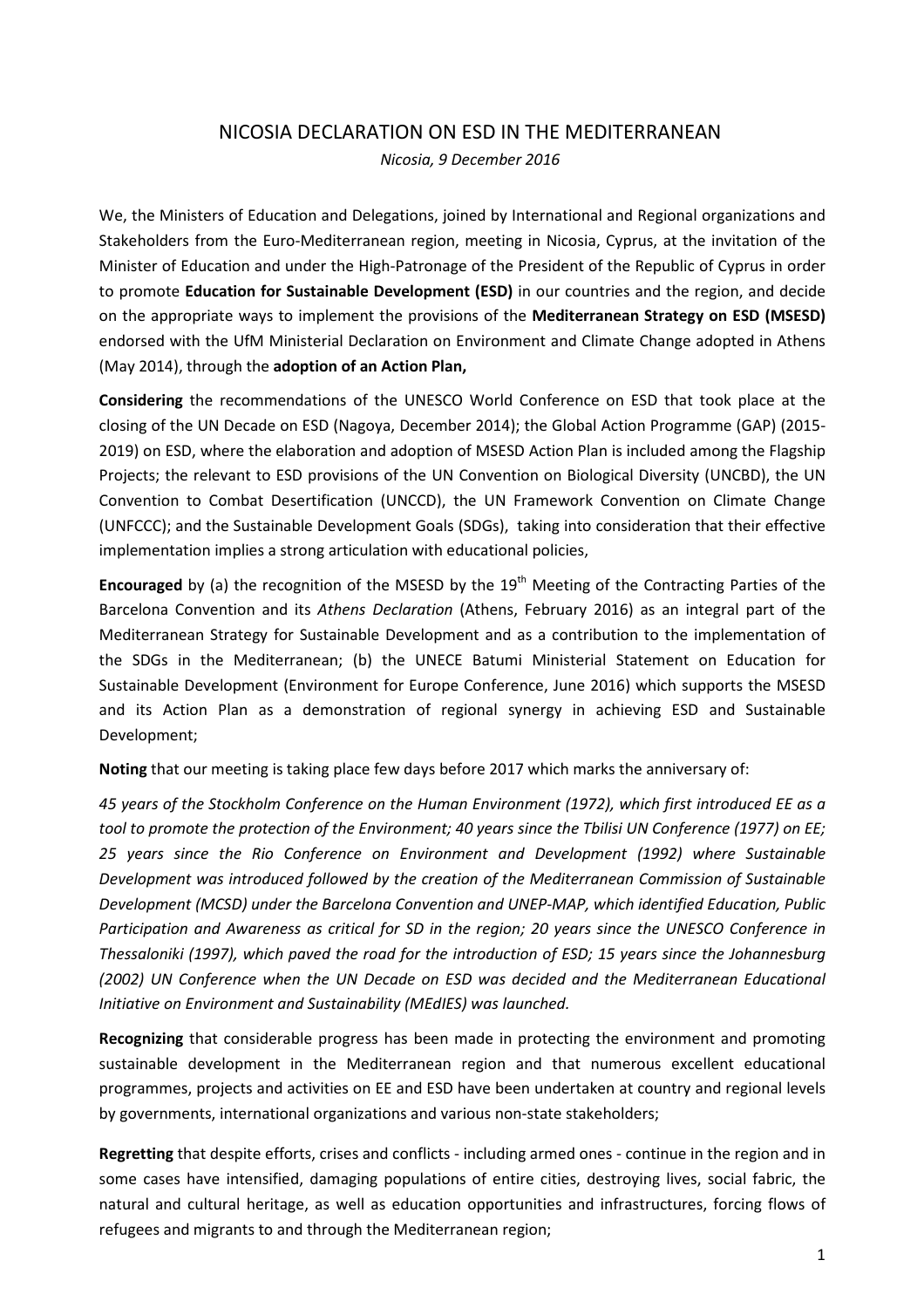**Reaffirming** that the achievement of sustainable development in the Mediterranean is key in preventing and eliminating the root causes of the aforementioned problems;

## **Recognising that appropriate education is the prerequisite for addressing the key issues related to Sustainable Development;**

**Recognizing** that the process towards sustainable development is a difficult one that requires concerted fact-based understanding and policies that address the challenges in an integrated way, and **stressing** that in essence, this is the process needed to meet, among others, the Sustainable Development Goals (SDGs);

**Recognizing** that economic and sociopolitical factors are undoubtedly critical in driving the transition towards a green/circular economy and a more just and better governance;

In view of the above, We, Ministers of Education and Delegations,

**Stress** that the above could be addressed, to a large extent, through ESD, including through: (a) raising awareness about the need to change lifestyles and adopt a culture of sustainable consumption; (b) building capacities among stakeholders for contributing to meaningful participatory processes; and by (c) re-orienting vocational education and training pathways to enhance SD innovation and green employment.

**Welcome** the adoption by the United Nations Environment Assembly in May 2016 of a resolution on investing in human capacity for sustainable development through EE and training, which is fully reflected in the MSESD and its Action Plan,

**Emphasize** that ESD, as stipulated in the Objectives of the Action Plan should be understood as a major contributor to the "new humanism" called for by the Director-General of UNESCO, which, *inter alia,* will strengthen social cohesion and peace,

**Recognize** that the implementation of the MSESD is an urgent yet continuous, long-term, multistakeholder and cross-cutting process that provides for a better understanding of and enhanced competencies in all aspects of sustainable development and may extend beyond the horizon of the Action Plan (2017-2030),

**Recognize** the challenges and substantial needs of the countries of the region in introducing and effectively advancing ESD and **acknowledge** that some countries, particularly those with economies in transition, may need support, including donor support, to carry out ESD activities,

**Adopt the Action Plan** for the implementation of the MSESD that provides further guidance on the objectives, directions and activities to be undertaken at national and, particularly, at regional level for the period (2017-2030),

**Commit** to systematically advance the enabling conditions specified n the Action Plan,

**Commit** to promote the integration and implementation of the provisions of the Action Plan into existing educational systems and national budgets,

**Invite and encourage** stakeholders as well as bilateral and multilateral donors to contribute and support the implementation process,